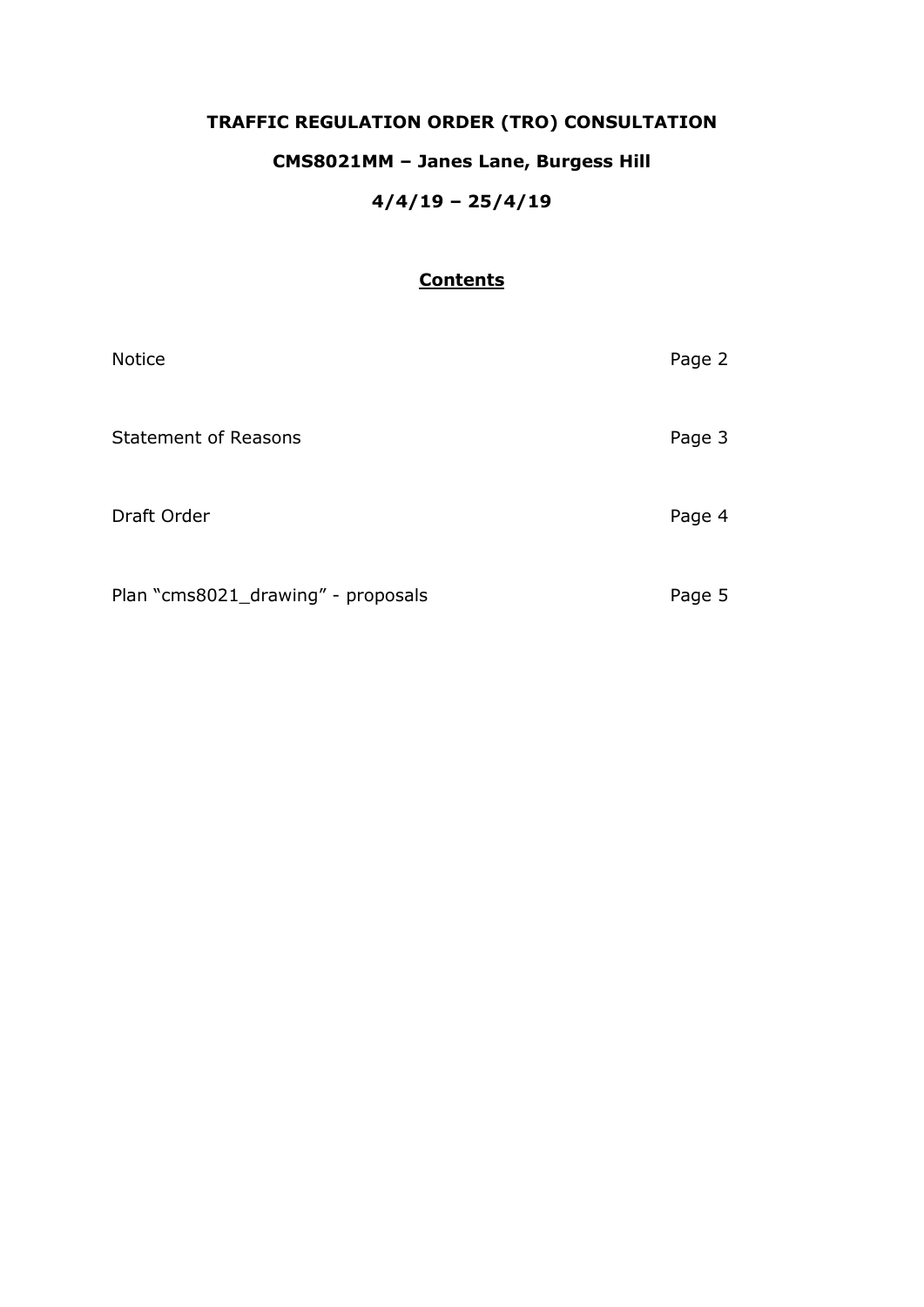#### **West Sussex County Council (Burgess Hill: Janes Lane) (De-Restriction) Order 2019**

NOTICE is hereby given that West Sussex County Council proposes to make a permanent Traffic Regulation Order under the provisions of the Road Traffic Regulation Act 1984, the effect of which will be to alter the current 30 mph speed limit on Janes Lane in Burgess Hill, by shortening the eastern end of the speed limit (at the East Sussex County Boundary) by a distance of 66 metres.

Full details of the proposals in this notice can be viewed on our website at www.westsussex.gov.uk. The website includes a response form for any comments or objections.

The documents may also be inspected at County Hall Chichester, during normal office hours, and at Burgess Hill Library, The Martletts, Burgess Hill during normal library opening hours.

Any comments or objections about the proposal must be received before 25 April 2019. These may be submitted via the response form on the website mentioned above, by e-mail to [tro.team@westsussex.gov.uk](mailto:tro.team@westsussex.gov.uk) or in writing to TRO Team, West Sussex County Council, The Grange, Tower Street Chichester, PO19 1RH. For legal reasons, only correspondence including a full name and address will be considered. Please quote reference CMS8021-MM in all correspondence.

Dated this 4th day of April 2019. Director of Law & Assurance, County Hall, Chichester.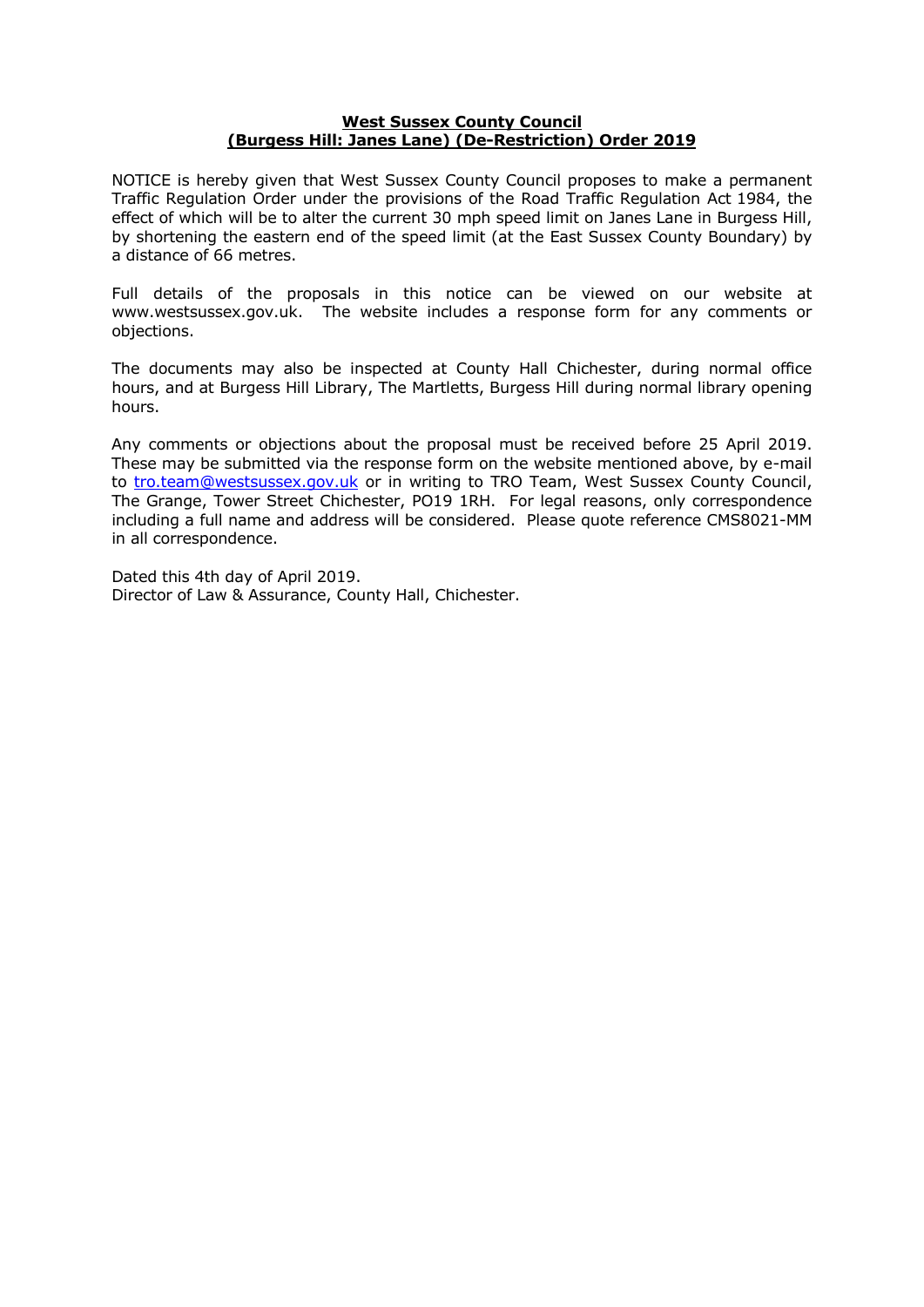#### **West Sussex County Council (Burgess Hill: Janes Lane) (De-Restriction) Order 2019**

#### **STATEMENT OF REASONS FOR PROPOSING TO MAKE THE ORDER**

West Sussex County Council proposes to make a permanent Traffic Regulation Order that will alter the current 30 mph speed limit on Janes Lane in Burgess Hill, by shortening the eastern end of the speed limit (at the East Sussex County Boundary) by a distance of 66 metres.

Presently Janes Lane is subject to a 30 mph speed limit from the East Sussex County boundary, westwards towards the built up parts of Burgess Hill. Approaching Burgess Hill from the east, there is no discernible difference in environment between the rural part of the road in East Sussex, which is subject to the national 60 mph speed limit, and the rural environment surrounding the adjoining section of 30 mph speed limit within West Sussex.

There is increasing tendency for westbound traffic to ignore the 30 mph speed limit until arriving at the bend in Janes Lane, after which the road becomes more urban in appearance. This leads to vehicles approaching the bend at an inappropriately high speed. It is also reported that eastbound vehicles accelerate prematurely when exiting the same bend.

Upon assessing the area officers are of the opinion that moving the start of the 30 mph speed limit towards the bend will make the purpose of the speed limit change more readily apparent to westbound drivers. This should increase compliance with the speed limit, leading to drivers approaching the bend at a more appropriate speed.

The new Order is therefore proposed to avoid danger to persons or other traffic using the road.

The attached drawing, numbered 6010320/003 shows the proposed new layout of the speed limit.

Director of Law & Assurance 28 March 2019

CMS8021-MM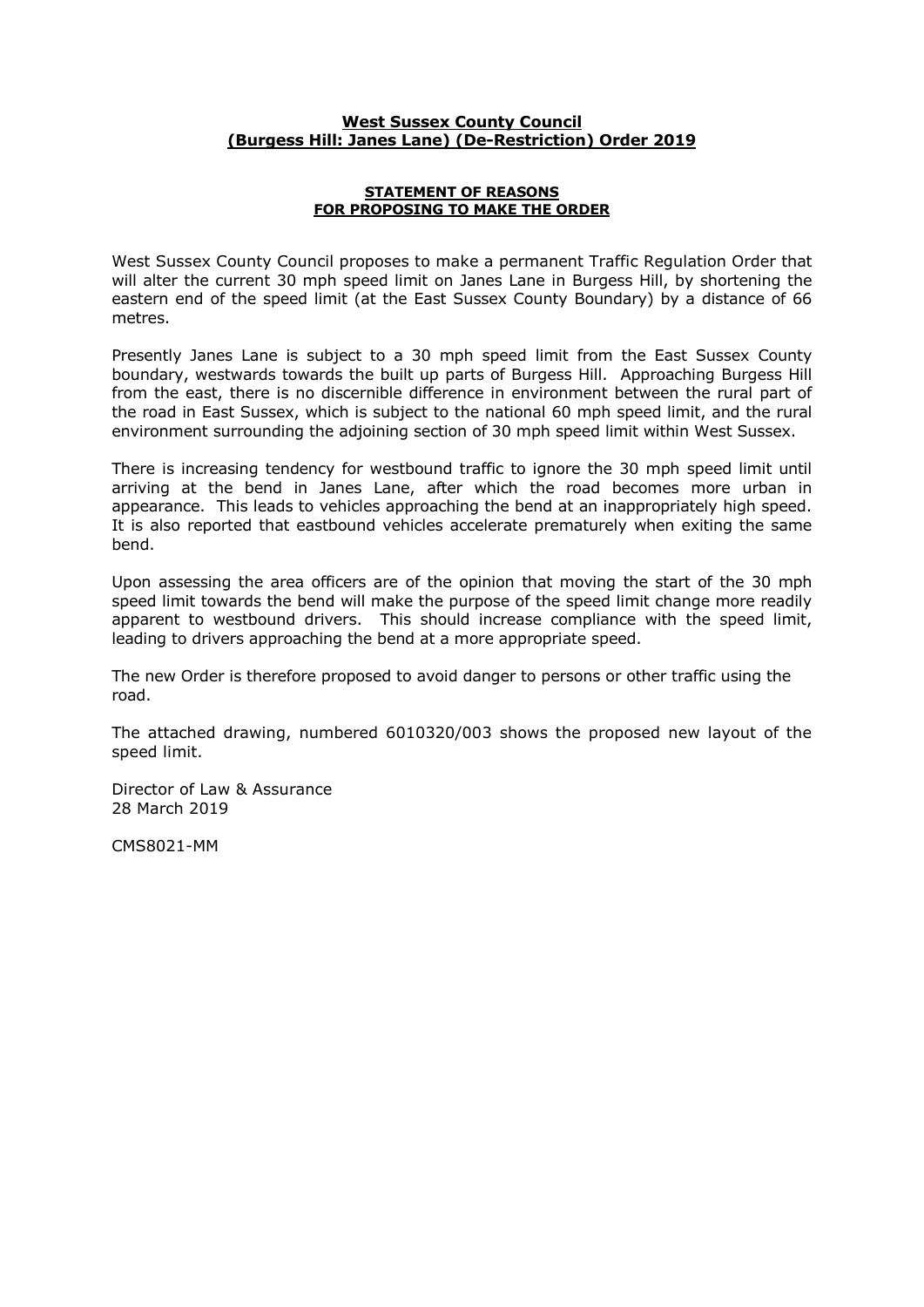#### **WEST SUSSEX COUNTY COUNCIL (BURGESS HILL: JANES LANE) (DE-RESTRICTION) ORDER 2019**

West Sussex County Council in exercise of their powers under Sections 82(2), 83(2) and 84 (1) a of the Road Traffic Regulation Act 1984 ("the Act"), and after consultation with the chief officer of police in accordance with Part III and Part IV of Schedule 9 to the Act hereby make the following Order:-

- 1. This Order shall come into operation on the \*\*\*\*\* day of \*\*\*\*\*\*\* and may be cited as "West Sussex County Council (Burgess Hill: Janes Lane) (De-Restriction) Order 2019".
- 2. The length of road specified in the Schedule to this Order shall be a De-Restricted Road for the purpose of Section 82(2) of the Act.
- 3. Nothing in Paragraphs 3, 4 or 5 shall apply to a vehicle being used by naval, military or air force purposes while being driven by a person for the timebeing subject to the orders of a member of the armed forces of the Crown on an occasion when –

(a) the person driving the vehicle is a member of the special forces as defined by the Road Traffic Exemptions (Special Forces) (Variation and Amendment) Regulations 2011; and

(b) the vehicle is being driven-

 (i) in response, or for practice in responding, to a national security emergency by a person who has been trained in driving vehicles at high speeds; or

(ii) for the purpose of training a person in driving vehicles at high speeds.

#### **SCHEDULE De-Restricted Road**

**Length of Road in Burgess Hill Length of 20 MPH Speed Limit**

Janes Lane **From the East Sussex County Boundary**, Energy County Boundary, westwards for a distance of 66 metres.

THE COMMON SEAL of WEST SUSSEX in the presence of:  $\qquad \qquad$ ) COUNTY COUNCIL was hereto affixed ) the day of 2019 )

)

)

)

)

Authorised Signatory (a)

File No: CMS8021-MM